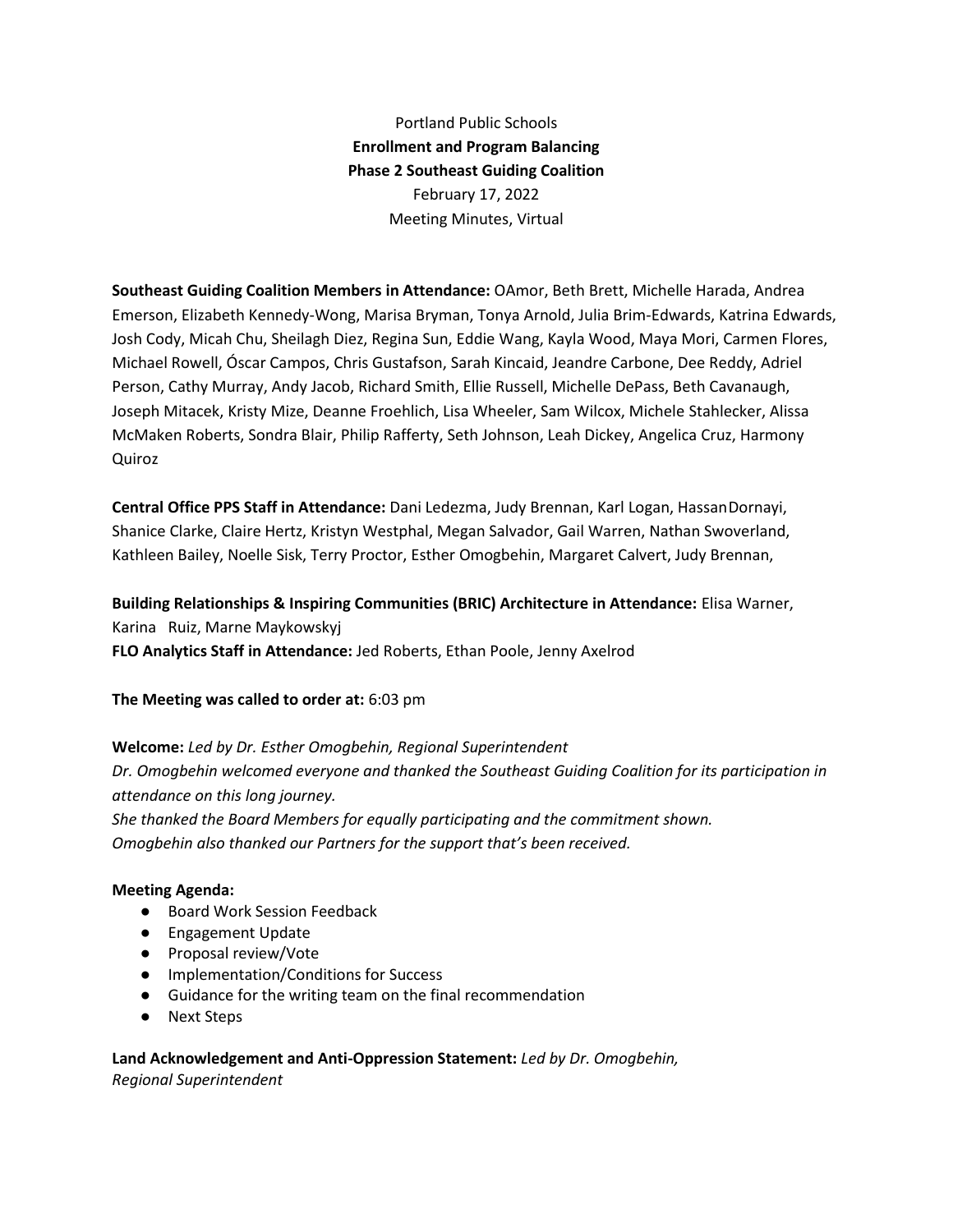#### **Group Agreements:** *Led by Karina Ruiz, BRIC Architecture*

Ruiz takes the group through the Group Agreements.

- 1. Stay Engaged
- 2. Speak your truth responsibly
- 3. Listen to understand, to believe
- 4. Be willing to do things differently and experience discomfort
- 5. Expect and Accept non-closure
- 6. Take space & Make Space
- 7. Ensure each person in the room has a chance to speak
- 8. Respectful of each other's voices and views

## **Framing the Recommendation:** *Led by Karina Ruiz, BRIC*

Board Charge: Recommend a plan to address

We are being asked primarily about the attendance area for a special program assignment for Harrison Park Middle School.

#### **Additional objectives**

Ruiz went through the Middle School enrollments of about 500, and similar across the region. She talked about the elementary school enrollments above 270 and Dual Language Immersion (DLI) programs in colocated settings.

#### **Constraints**

The further constraints limited change to a small range of schools and did not close a campus and keep Creative Science a K-8.

# **Community Engagement Reports:** *Led by Shanice Clarke, Director of Community Engagement*

Clarke spoke about being able to hear from a number of families.

In addition, the support and partnership. Community Engagement really had an opportunity to look at the first setup themes. She stated that Engagement wanted to go back and recognize the pandemic impact. How to reach families where they are. Phone banking and texting worked well.

## **Community Engagement:** *Clarke*

## **Takeaways**

The middle school consolidation is welcomed, but limits access to programs due to location. Clarke talked about the High School implications and the next process into that.

## **Decision Making Framework:** *Led by Ruiz*

Ruiz was framing the context of what the group has been doing and had used both Fist to Five Consensus and Majority and doing that through various Polls.

The SE Guiding Coalition will use modified consensus-making to develop a recommendation to the Deputy Superintendent. The SE Guiding Coalition will use the Fist to Five Consensus Building method to reach consensus. If consensus cannot be reached, the Guiding Coalition may use a majority vote rule. The Deputy Superintendent can modify the recommendation before forwarding it to the Portland Public Schools (PPS) Board of Education. The PPS Board of Education makes the final decision and can adjust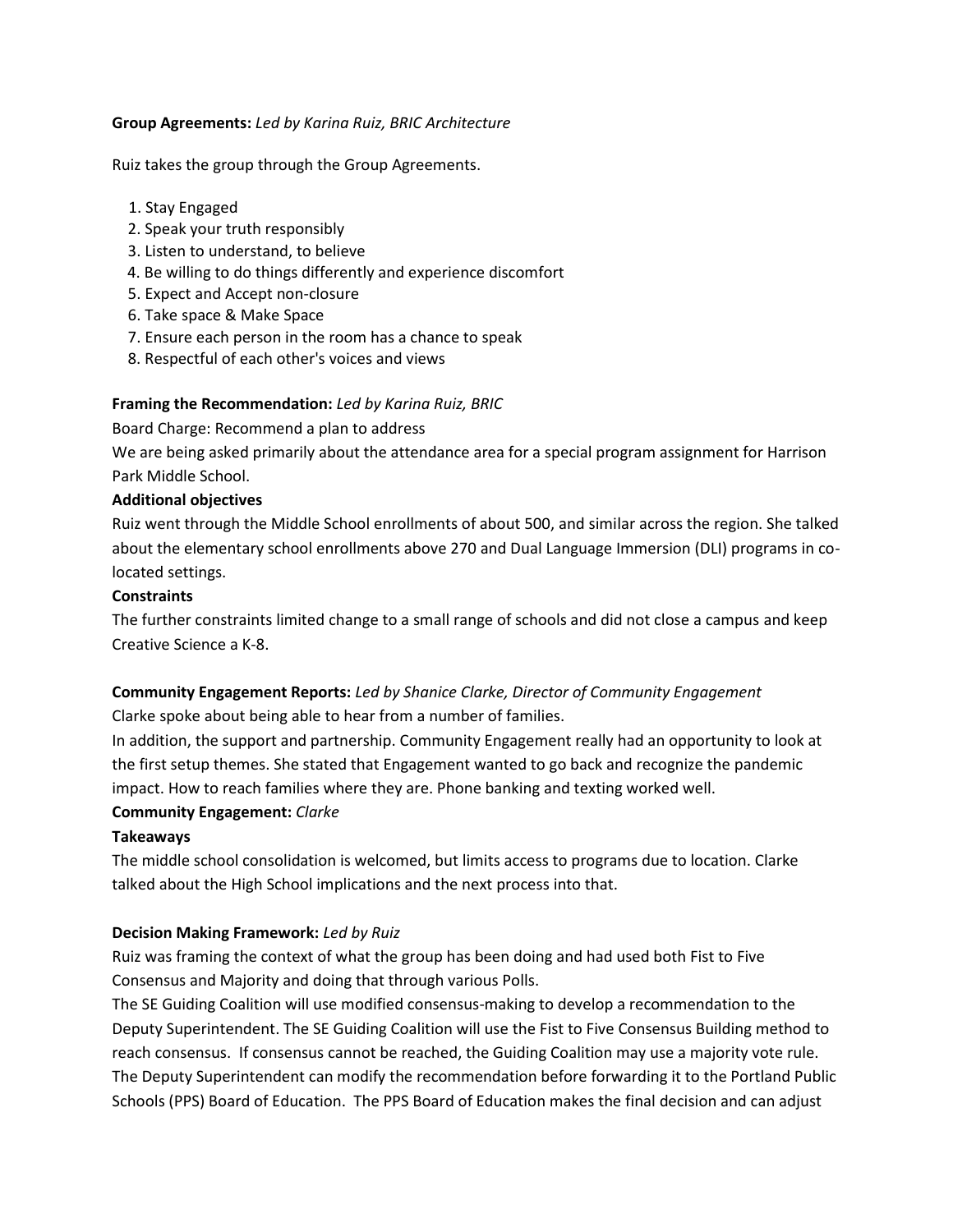the recommendation.

#### *What have you heard?*

Ruiz said there is a struggle trying to get a consensus. Ruiz went over the Voting Principals count and Parents/Community Members Count.

She also talked about which of the three draft proposals is favored the least and the most? F1, F2, F3?

#### **Recommendation Review:** *Led by Ruiz*

Ruiz went over the Evaluation Feedback Summary and the Key Factors for votes on Program Placement.

She went over the Members who voted "Yes", Yes with caveats, and Members who voted "No". Then she went over the Key takeaways from the members who voted "No".

#### **How you Respond:** *Led by Ruiz*

#### **Board Work Session Feedback:** *Led by Claire Hertz, Deputy Superintendent*

Hertz asks the Board members if there was anything else to add?

The Board met for a 2-hour work session and captured the sentiments of what was said.

Overall the board is very appreciative of everyone who gave time and brought forth this proposal.

#### **Individual Board members suggested:**

*Hertz shared the member's suggestions/sentiments:*

Include a recommendation to ensure equitable programming for a five-year period as balancing settles. Low enrollment is an issue, and confirmed Board direction was not to close a school.

Support for the whole school DLI program.

After spending so much time, the Southeast Guiding Coalition (SEGC) brings forward the best plan for students.

She affirmed working with the Lent community on a plan to transition the non-DLI students. Concern for multiple displacements and the trauma this causes.

Include a recommendation to plan for transportation needs with Portland Bureau of Transportation (PBOT), Safe Routes to School, and bus routes for high traffic streets.

Hertz reiterated the concern for South Tabor moving to Harrison Park due to the walkability and keeping the neighborhood together.

SEGC has started to work with where our schools are located and even though It's hard to drive by a school this proposal is the best plan given the factors we have and admitted that it is very difficult. The need for an update on Harrison Park facility improvements as it transitions to a middle school. With that, those are some of the comments in front of the Board session on Tuesday.

#### *Handed it over to Director Brim-Edwards*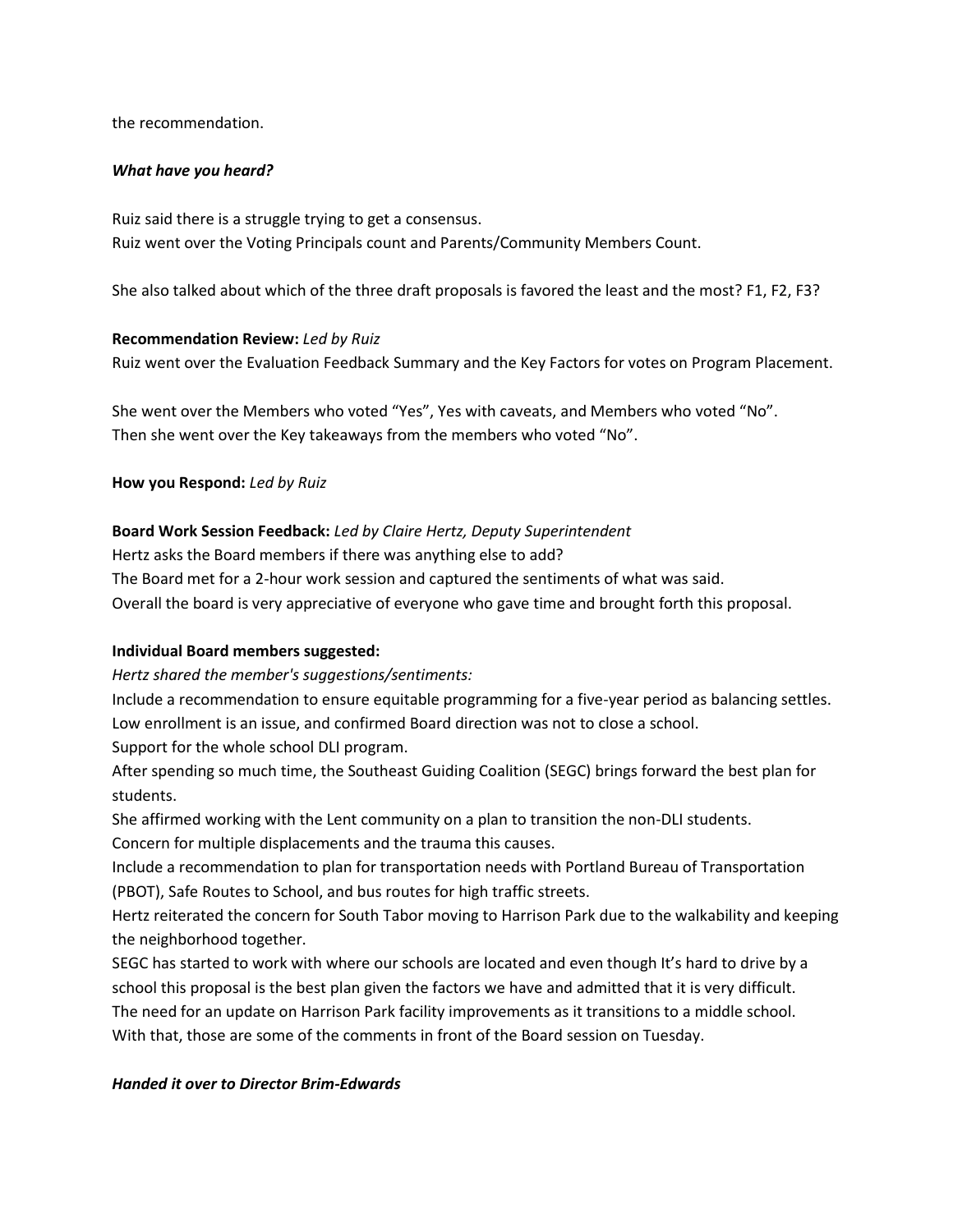Brim-Edwards spoke about the vast amount of changes that have happened since she has lived in SE Portland for many years. She acknowledged how complicated it was.

Acknowledging the work that was done but also the amount of work that still needs to be done.

The nuance was not captured accurately. Very concerned about the Lent neighborhood. It is the highest rate of poverty having had children in the neighborhood.

The other piece is a high-level of the middle Schools and the 2000 students being moved. All the pieces that need to be moved. None of the boundary changes were covered the other night at the Board Work Session.

Director Brim-Edward's is very concerned about parents having the ability to drive the kids around and that there will be more kids needing to get around more and more with programs moving. Hoping there will be another iteration before getting to the Board.

## **Writing Team Update (Co-Chair Corner):** *Led by Adriel Person & Beth Cavanaugh*

Cavanaugh handed it over to the writing team: Led by Andy Jacob, Parent, Dee Reddy, Parent, Sarah Kincaid, Parent

The Writing Team doesn't have a final proposal yet. Still having conversions on what that will be. Sections on some of the challenges we're not able to resolve. Implementation consideration. Have not gotten farther than some rough bullets from reflections in the past. Dissenting a minority opinion group. Key areas of development and points of feedback. Let the Writing Team know If there is a coalition member that you feel strongly about.

## **Draft Proposal F-3:** *Led by Roberts*

Moving us toward a final vote.

Roberts talks about modeling based on October enrollment and as if implementation occurs immediately. Which is not the plan and changes can be mitigated by transition planning. Also, modeling family choice in the future with configurations that have not existed is incredibly challenging.

## **Middle School Chinese DLI at Harrison Park/Middle School Spanish DLI at Kellogg**

## **Draft Proposal F-3 Racial Equity Impact**

Roberts reminded the group of full summary statistics Some of the middle schools below are target areas. Real improvements to the

#### **Suggested Amendments to Draft Proposal F-3:** *Led by Roberts*

Amendment 1 & 2 Suggested Amendments to Draft Proposal F-3 Amendment 3 Suggested Amendments to Draft Proposal F-3 Amendment 4

#### **Roberts takes questions from the Group about the Proposed Amendments:**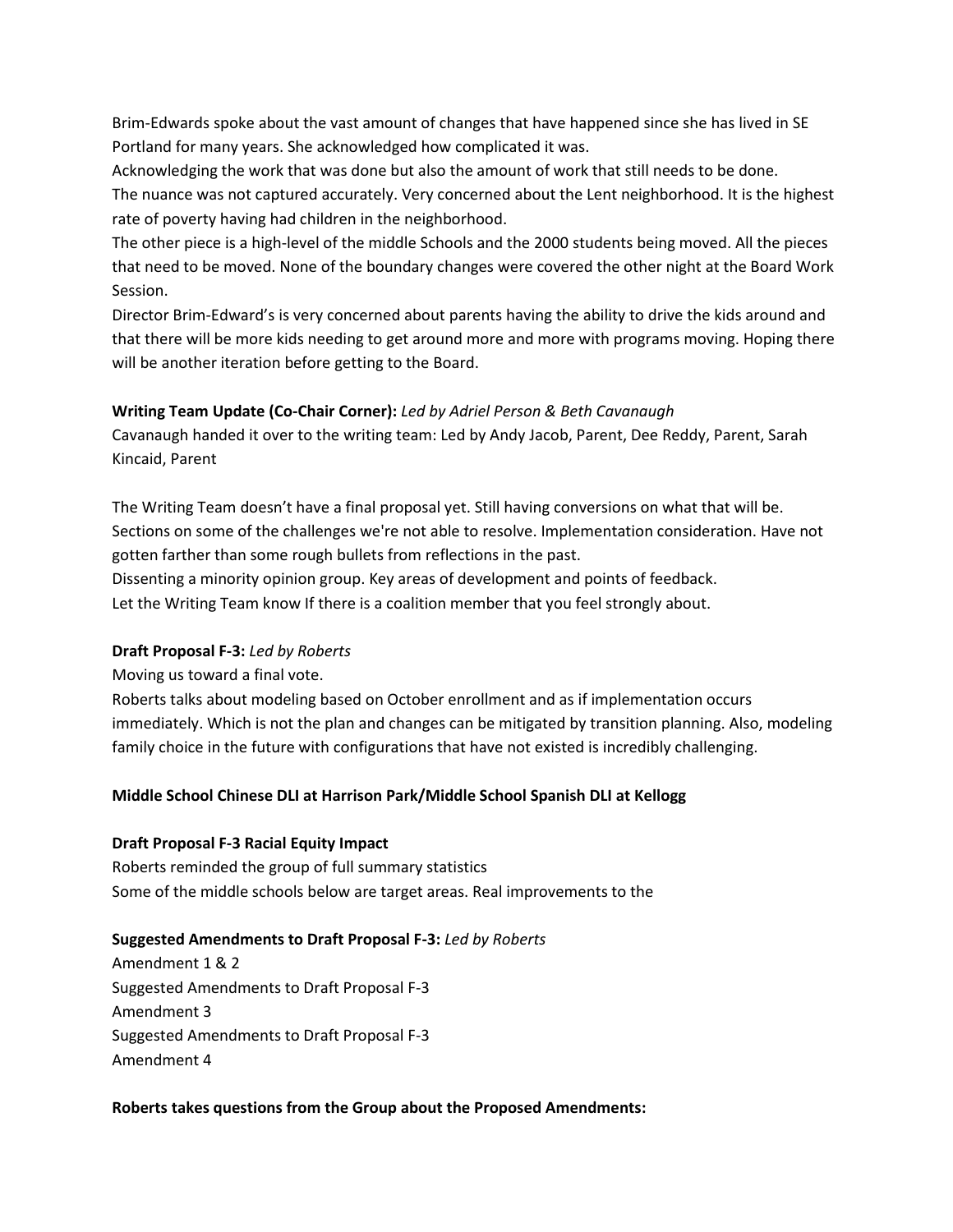- 1. Why can't just keep South Tabor together even if it means keeping Kellogg out of its attendance area? The practical effect on the neighborhood is almost the same regardless--*i.e.* If the group supports this plan, we're already okay with most of the neighborhood not feeding its neighborhood middle school, so why not just make the geography more logical?
- 2. Hard to fill all three schools to 270 with all of the students at Atkinson How many students would there be?
- 3. If the group were not able to attend the extra sessions how can the group recommend additional amendments?
- 4. Roberts was also concerned about Bridger/Creative Science Schools (CSS) having only 318 students as a K-8 school. Does that mean increased lottery slots? Would those be likely to pull more from Harrison Park and its feeder schools nearby?

Roberts summarizes the amendments. Amendment 1-The area staying with Lewis and Sellwood Amendment 2-72nd being the split between Marysville and Arleta Amendment 3-Arleta proposed to come to Creston and Kellogg to Hosford Amendment 4-Br-AR-01 and BR-MV-01 being assigned to Arleta

# **Vote:** *Led by Ruiz*

- Would you agree to amend F3 with the amendments proposed?
	- 87% said Yes
	- 13% said No
- Can you support the proposed program placement and boundary recommendation?
	- 52% said Yes
	- 48% said No

## **Large Group Discussion:** *Led by Ruiz*

Ruiz asked the group if F3 has been refined enough to vote on?

What is being asked is this vote saying whether the proposal that will move forward for the coalition to vote on will be F3 or F3 as amended?

- 1. Can we achieve consensus around the amendments to F3?
- 2. What questions or concerns do you have?

## **Ruiz brought the quads back for a large group discussion.**

One member didn't understand the assignment when in the breakout so held space for hearing one another on what was happening.

Another said the same with their group. Seems as though priorities are more on people's feelings and not priorities. The process isn't feeling equitable.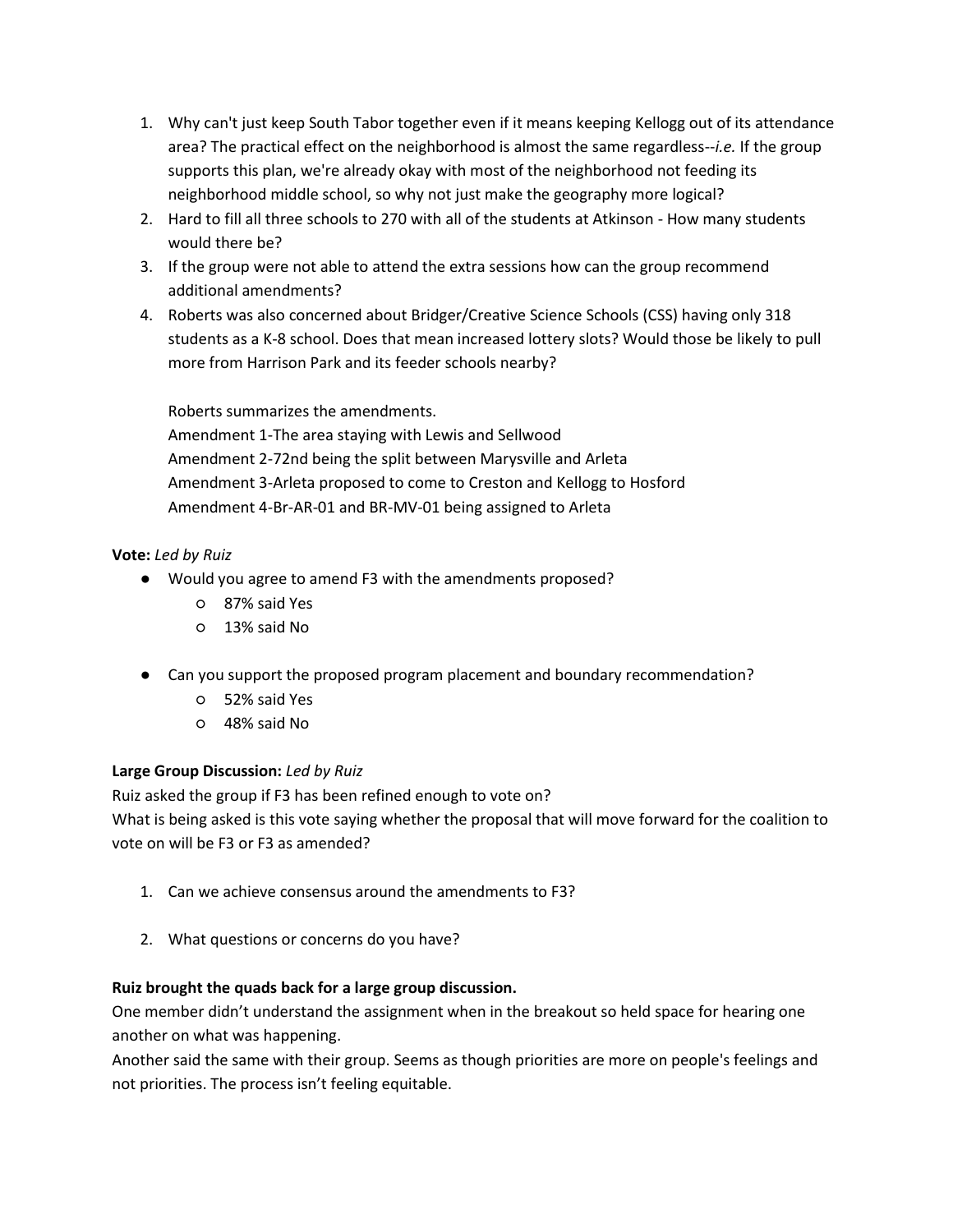Another group talked about the process and the coalition and how the process hasn't worked and the non-negotiables have changed many times.

## **Ruiz talked about the caveats**

**Implementation and Conditions for Success:** *Led by Judy Brennan, Director of Enrollment and Transfer*

- Special Education: Noelle Sisk, Family Engagement Specialist for Special Education Department (SPED)
	- ○
- Middle School Redesign: Margaret Calvert, Regional Superintendent
	- What we are looking at as we move forward like with HS a transition implementation process. How these processes cross each other.
- Early Education: Katrina Edwards, Early Learners, Academic Program Administrator ○
- RESJ and SUN Partnerships: Dani Ledezma, Sr. Director, Racial Equity and Social Justice (RESJ)
- Transportation: Lisa Wheeler,
	- The transportation guidelines will still stand. And any kid outside of 1 mile will be provided transportation. Guidelines still stand for DLI as well. Stops are made on the native-speaking students. Probably will have a stop near Woodstock School. Developing a stronger relationship with Safe Start Schools. Transportation will be at the table through all of this.

# **Student and Program Transitions:** *Led by Brennan*

Brennan went over what boundary changes would be implemented and when. That families will learn about the changes this year and if families want to opt-in next year they will be allowed. Boundary changes would be fully in effect by 2028. Hosford would stay to finish.

## **Student and Program Transitions**

● Focus on Programs

## **Lent and Bridger Transitions:** *Led by Brennan*

Brennan let the SEGC know that Planning Sessions have started.

The plan for Lent over 3 strands per grade level K-5 may be less at some grades when Bridger plus Lent combine.

## **Ruiz had a second go-around with the Poll:**

• Can SEGC support the proposed program placement and boundary recommendation? 59% said Yes 41% said No

**Next Steps:** *Led by Dr. Omogbehin*